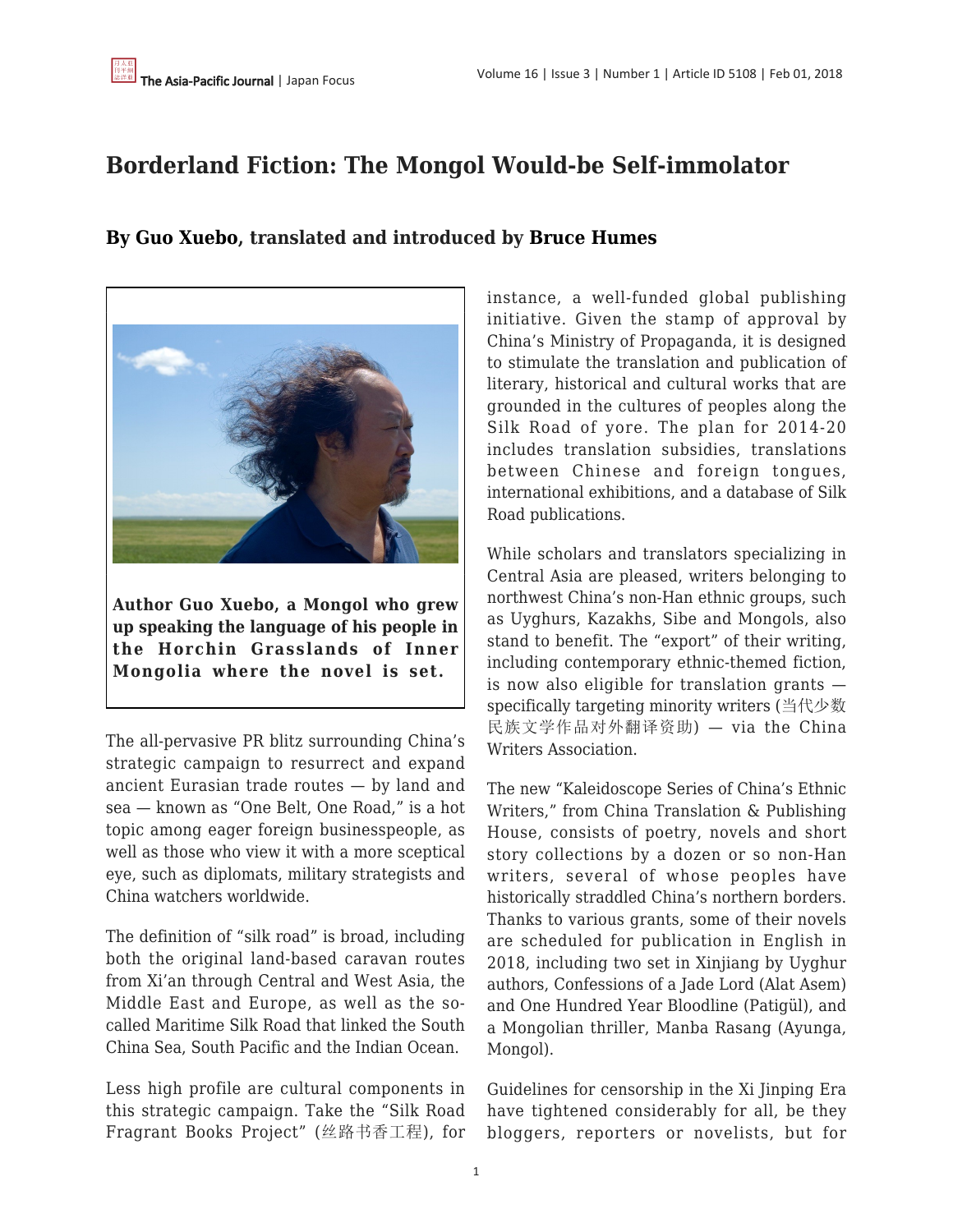

minority authors who wish to highlight the culture or challenges facing non-Han peoples within today's PRC, the obstacles to publication and the list of "unmentionables" is even longer. Aside from a shortage of translators working from indigenous languages into Mandarin or foreign languages, there is also the subtle impact of state- and self-censorship that ensures certain "ethnic realities" are rarely depicted, be it in a magazine, book or online, in reportage or even fictional form. A Uyghur businessman who tries to book a room in Shanghai may be informed the hotel is full, or face interrogation from a policeman; a community of Mongolian herders may be conveniently classified as "ecological migrants" (生态移民), given negligible compensation and forced to relocate, in order to make way for a profitable mining project or power plant; and a rural Tibetan dweller may be refused entry to Lhasa, home to innumerable sites sacred to indigenous Buddhists, because he lacks a travel permit to enter the administrative capital of the Tibetan Autonomous Region.

Such real-life phenomena are contentious and perceived by the authorities as likely to breed "inter-ethnic" discontent, and when mentioned in literary works or reportage are heavily redacted or simply not published. Very occasionally, however, a minority author — as in the excerpt below — manages to skirt the censors and turn the spotlight on burning issues.



Set in China's 21st-century Inner Mongolia, Mongoliya (蒙古里亚) is a semiautobiographical tale by Guo Xuebo (郭雪波), a Mongol who grew up speaking the language of his people. It comprises three distinct but intertwined narratives: a spiritual journey, in which the author  $-$  ostensibly the narrator  $$ seeks his Shamanic roots, long obscured in post-1949, officially atheist China; vignettes from the Mongolian adventures of Henning Haslund-Christensen, born to a Danish missionary family in 1896 and real-life author of the anthropological masterpiece Men and Gods in Mongolia; and the tribulations of Teelee Yesu, a modern-day fictional Mongol herdsman, considered by many to be the village idiot, whose very survival is threatened by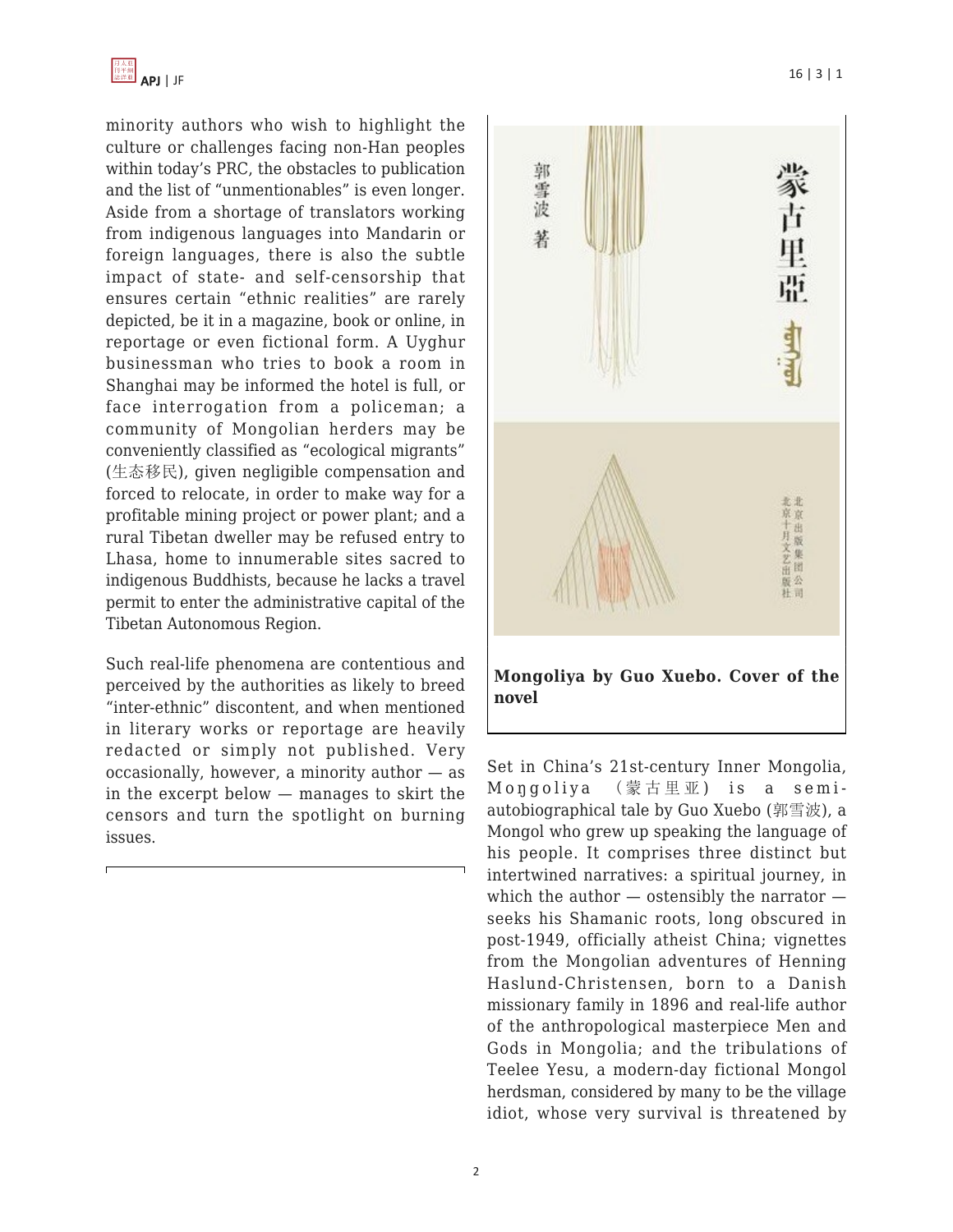

desertification and coal mine truckers running roughshod over his tiny plot of land.

The excerpt that follows craftily satirizes what might be dubbed "wéiwěn paranoia," the mania around implementing the central government's "stability maintenance" policy (维稳), and unexpectedly manages to touch on two taboo topics: the exploitation of traditional Mongolian pasture lands by ruthless coal mining firms, and self-immolation, a horrific yet galvanizing form of protest heretofore largely limited to regions inhabited by Tibetans.

#### **The Mongol Would-be Self-Immolator**

#### **Excerpted from Chapter 4 of Moŋgoliya,**

#### **a novel by Guo Xuebo**

### 《蒙古里亚》郭雪波 著

#### **Translated from the Chinese by Bruce Humes**

When I arrived at the police station to visit the prisoner, Teelee Yesu was fast asleep in the Detention Center. I could hear his thunderous snoring from afar.

The station was located on the north side of the town in a small one-story courtyard with a single entrance. Signs hung from each of the department offices, and everything was bright and clean. The Detention Center was in the yard out back where someone was standing guard. That rattling wheeze carried through to the front courtyard.

"You're awfully easy on your detainee," I said to the policeman, Little Li. "Snoring like that must impact your work."

"That depends on who's doing the snoring."

That struck me as odd. "You mean snoring depends on class background?"

"Of course. Yesu could bring the sky down and it wouldn't matter. But anyone else… so much as a hum could get them in trouble."

"Huh? Why does he get special treatment?" I was even more puzzled.

"Ha Center says Teelee Yesu's a celebrity now. We have to look after him."

Little Li's reference to Chief Hadaa as 'Ha Center' is the current terminology in official circles. The 'Director' or 'Chief' title is dropped, leaving just the cadre's surname and name of the administrative unit, i.e., Mao Bureau, Gou Department, Ji Section, Ya Division, Pu Office, and so on.

"A 'celebrity'? How's that?"

"Well Mr. Guo, I think you'd better ask him yourself," he said, with no more than a smile.

Even the clinking and clanking as the cell door was unlocked didn't awaken Teelee Yesu. Sprawled on a no-frills wooden bed, he was snoring like rolling thunder and his cheeks shuddered in unison. The past three days in jail had left the fellow dead tired, explained Little Li. He started shaking him, and eventually got him to come around. "Hey, wake up, fellah. Look who's come to see you!" shouted Little Li.

Yesu rubbed his eyes, sat up and stared vacantly. When he recognized me, he threw himself at me and begged tearfully, "Brother, are you here to take me home? Have a word with Chief Ha. Let me go home. I can't take it anymore!"

"What, did they beat you?" I placed the roast chicken and meat buns I'd brought in front of him, but they didn't arouse his interest one bit. His eyes bloodshot, he pleaded with me to get him out of there.

"Beatings, no. But I can't stand how they're harassing me! Just ask Little Li!" moaned Yesu,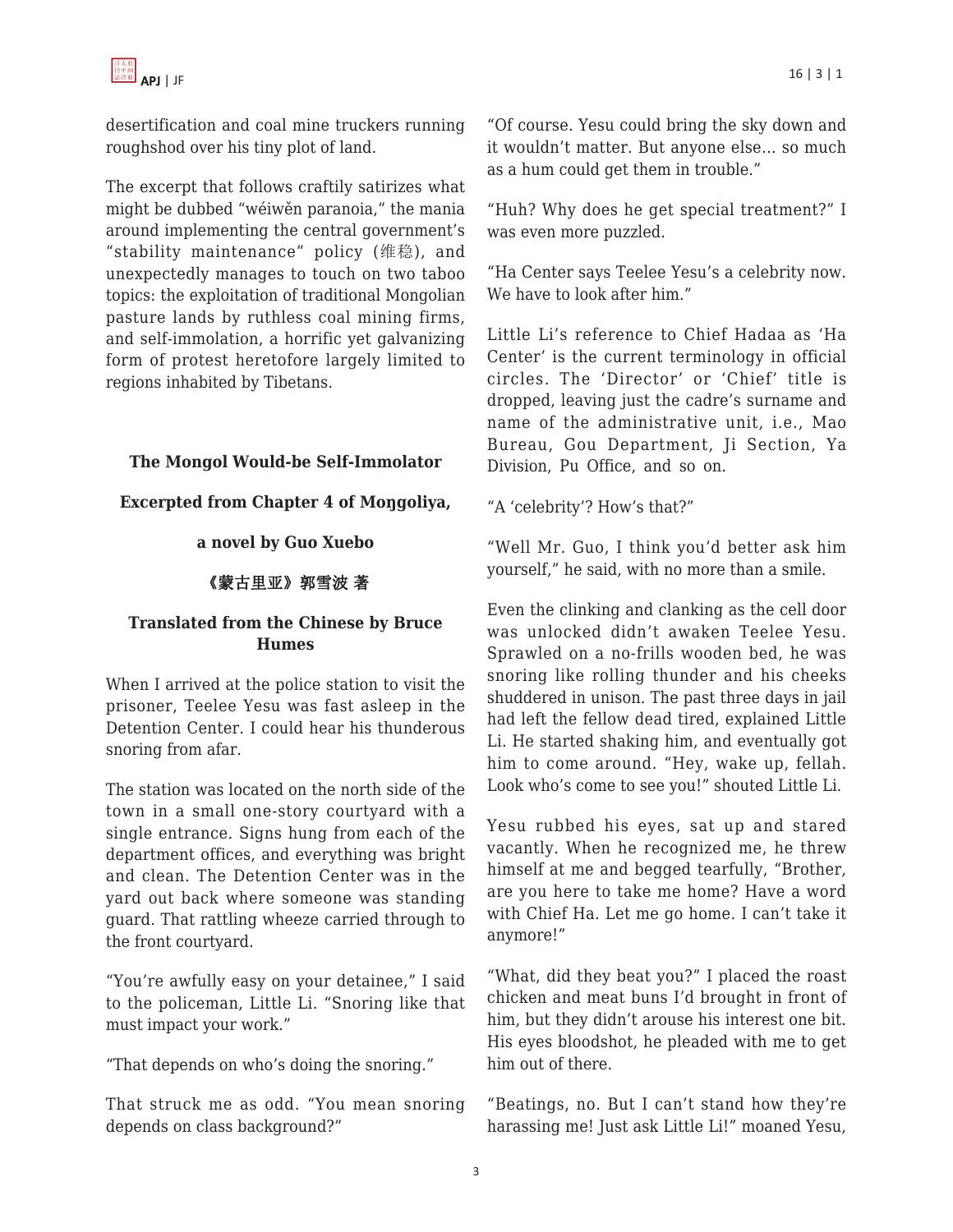gesturing at the policeman.

"These last three days he's had quite a few visitors," said Little Li, chuckling oddly.

Baffled, I raised my voice. "What the devil is this all about?"

Stammering at first, Yesu began to tell his tale. Little Li occasionally added a sentence or two.

Teelee Yesu really had got himself into a mess. As messes go, it was a mighty big one; at the very least, it wasn't small. From ancient times down to our day — and particularly since the establishment of the New China in 1949 — he was the very first member of Hure Banner to ever try to "self-immolate." When this news got out, it caused an uproar. The first to come running were the ever-sensitive journalists. Local newspapers and TV stations had finally happened upon a big news item! Even better that it involved Huolun Coal Mine, already the object of boiling-hot public resentment here in Inner Mongolia. The media saw it as a precious gift they could use to sermonize. Their intent was good, and their headlines were fresh:

> Herder Teelee Yesu Shoulders Three Dead Sheep,

> Demands Justice From Atop Huolun Mine HQ

> First-ever Hure Bannerman Threatens to Self-immolate,

All for Three Head of Sheep!

Just to Raise Gee Dee Pee,

Must We Mine Coal and Destroy Our Grasslands?



Interviews aren't normally permitted during detention. But thanks to their extensive guanxi, resourceful reporters were able to get permission slips from the higher-ups that prised open the jail door. These daytime waves of reporters weren't too hard to deal with: you just call a spade a spade, and describe the affair factually as it occurred. Then he'd emphasize that he was only bluffing. He wasn't really going to light himself on fire; actually, that was water he'd put in the plastic bucket.

"Water?!" That's when the reporter's eyeballs would just about pop out. But this became an intriguing news angle, too: The herder had brought a bucket of water to ignite himself — Yesu had played quite the joke indeed!

But what made Yesu's head ache and tormented him until he was indescribably miserable were the three successive nightly interrogations; what they called "investigation and clarification" sessions.

Since arriving he'd already hosted three batches of Banner leaders, plus two teams of Public Security honchos. And all of it after night's curtain had fallen. They arrived without fanfare, slipping quietly in and quietly out.

The leader who came the first night was Yang Baruun, the Deputy Banner Head responsible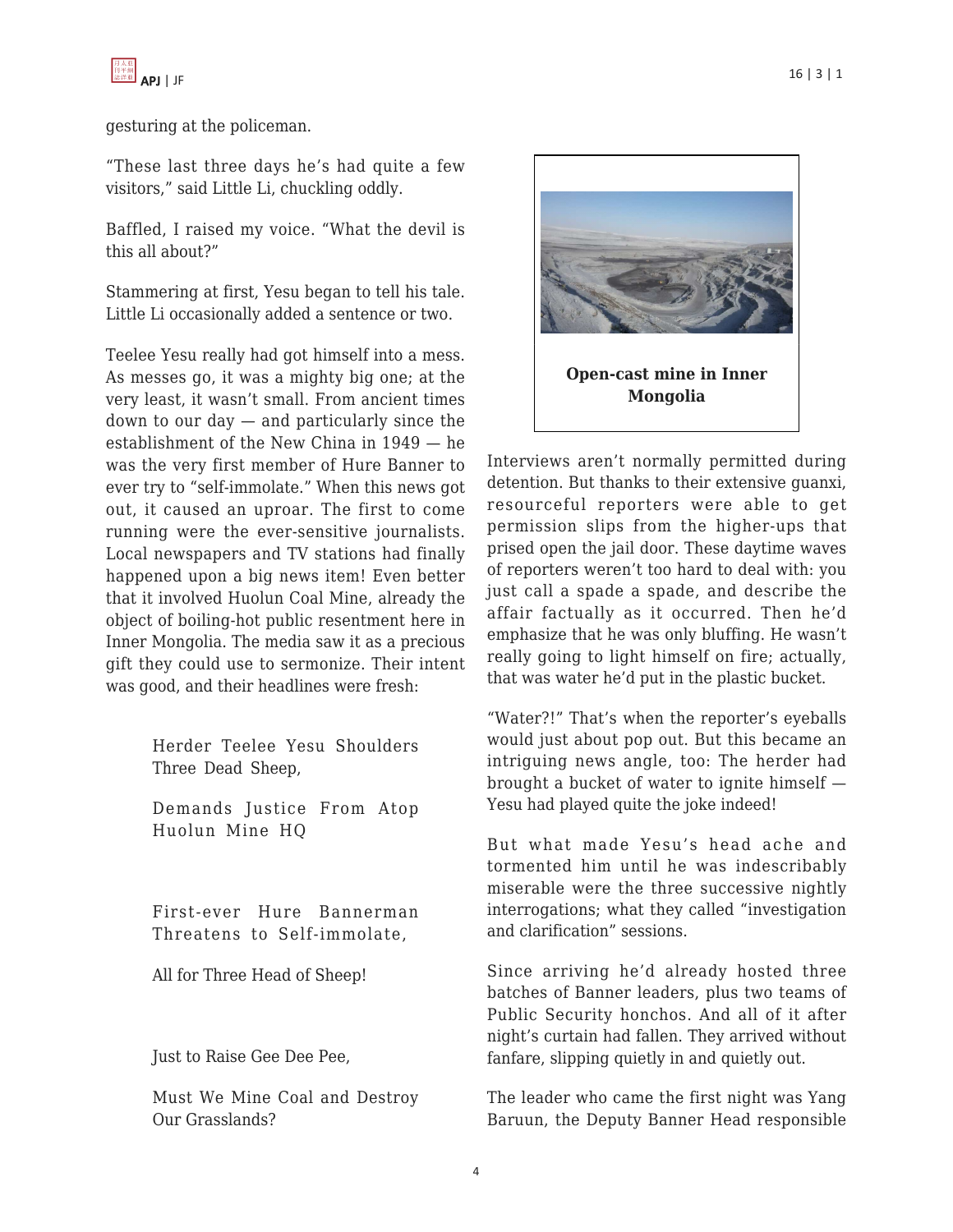

for management of industrial and mining enterprises. He arrived with his bald head bared and a pair of shades covering his face, which he didn't take off even inside the cell it seemed he wasn't afraid of falling on his ass. At first glance he appeared deaf and blind, but when he spoke to Yesu he was all smiles. After he'd familiarized himself with the course of events, he tactfully criticized the herder for having gone a bit overboard. He should have requested reparations through the proper channels. Even so, the main responsibility lay with the mining firm, and as the leader was charged with managing the Banner, this was also an oversight on his own part, and so forth.

He beat around the bush, but the gist of it was that Yesu should dampen the flames, not let things get out of hand or negatively impact the reputation of the Huolun Mine, which made such a weighty contribution to the local government's coffers. Deputy Banner Head Yang dawdled the better part of the night there with Yesu, chatting about this and that, appeasing him for the most part, even hinting that if the herder ever encountered problems in the future, Yang could help resolve them — but Yesu would first have to guarantee that the affair would stop here and now. If anyone else came to visit, Yesu's brief was to transform the major incident into a minor one, and the minor incident into a non-event. Above all, he must insist that he'd had no intention of setting himself on fire. The water in his bucket was for drinking, and he'd gone to the rooftop to rest his feet.

By this time, Yesu, who could hardly keep his eyes open, finally got the message. The deputy banner head was insisting that he'd gone upstairs to give his feet a rest; even the threat of self-immolation had never occurred. This made the honest Yesu feel a bit awkward. So many people had seen and heard him, he said. How could he could flat out deny it with his own mouth, insisting that it hadn't happened?

"Don't you fret about those eyewitnesses," urged the deputy banner head, tapping his hand confidently against his chest. "I'll straighten them out myself."

In order to be done with him and get to sleep, Yesu cheerfully agreed to everything the deputy banner head suggested. Then he lay his head down and fell into deep slumber. "They opened that damned mine," he muttered to himself, "and now they're worried that the fire will spread all the way up to the officials in their black gauze caps . . ."

The following evening it was Deputy Banner Head Yun Shunaa's turn. She was in charge of government affairs such as agricultural- and forest-use water resources. She'd also taken advantage of the cover of night, but she didn't sport sunglasses. A straight-talker, she was an iron lady with a masculine air. "I helped Detention Center Chief Hadaa take care of the hospital charges for that crazy pregnant woman you've been looking after," she said right off. "I authorized payment from the Welfare Fund under the Civil Affairs Department." This overture immediately won Yesu's heart. You'd have thought he had glimpsed the Buddha. Tears of gratitude streamed down his cheeks, and he just about fell on his knees to kowtow.

Having established herself as his benefactor, she began to expound on issues including grassland desertification, calcification, salinization and land loss, and the low standard of living among farmers and herders. Meanwhile, in the northern part of the Banner, Huolun Coal was occupying a large swathe of fertile grassland, and it was positively oozing profits. The mining company had enriched the few, it was exacerbating the gap between the rich and the poor, and it often bullied its neighbors. Right from the start she'd been against mining in the grasslands. She had written an open letter to her superiors laying out the pros and cons. As a result, she'd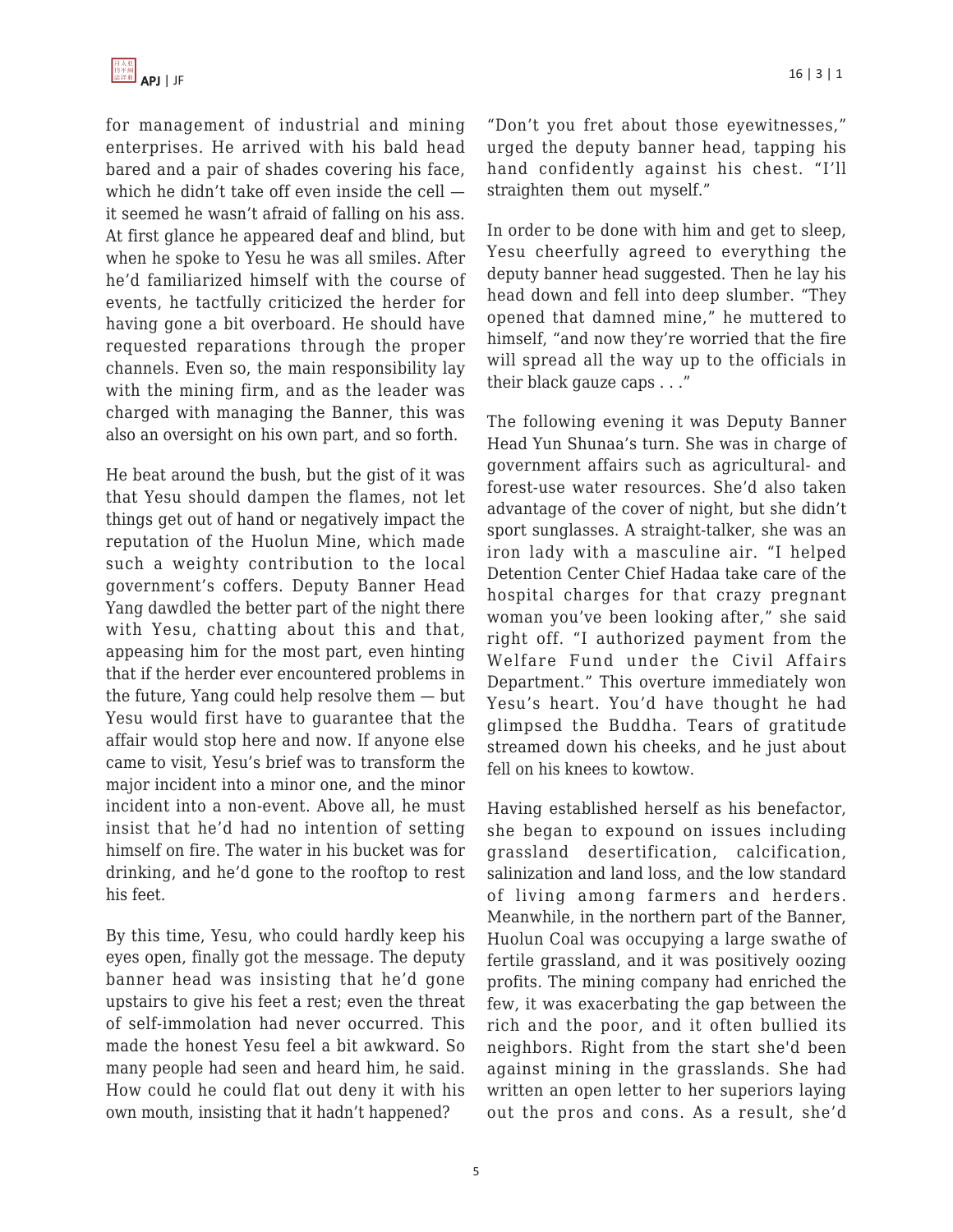

offended those in power and harmed her chances for promotion.

Yesu grew a bit anxious as he listened. "Banner Head Yun, please be a little more direct. What do you want me to do?"

Yun Shunaa nodded, smiling. "I didn't come to tell you to do anything. I came to praise you. For your action, for doing the right thing! In order to protect your rights, you showed great courage, and great intelligence. Filling your bucket with water to pretend you intended to set yourself on fire — that move proves that the people are the smartest, and most creative!"

Yesu still felt as if the clouds were obscuring the mountains in a blanket of fog. "Banner Chief Yun, just tell me straight," he couldn't help asking again. "What is it you want me to do?"

Deputy Banner Head Yun was not pleased. "Comrade Herder, how can you be so crass? Didn't I already tell you: I haven't come to get you to do something, I came to praise you! I came to express my sympathy, in other words. You farmers and herdsmen live a tough life. You're among the grass-roots masses. To be concerned about you, cherish and protect you, this is our unshirkable duty. I hope from now on that you will continue to raise consciousness of your rights, and adopt a zero tolerance approach to Huolun Coal, which is infringing upon those rights . . ."

"'Zero tolerance' . . . what's that mean?" Yesu asked, tilting his head to one side.

"It means not to tolerate. 'Zero' is equivalent to nil. It doesn't exist, there is no tolerance! You all have to stand firm, and correctly and resolutely express your opinion. Then it's easier for your superiors to speak out, and back you up."

Yesu finally began to get the picture. After he'd seen off the the highly principled, wellintentioned deputy banner head, Yesu collapsed on his bed. "Teelee has become a pawn on a chessboard, and a prized one at that," he murmured to himself. "But who should Teelee listen to?"

The third night was the hardest to endure. They came in three separate waves, each more formidable than the last.

First were Banner Head Buyan and Banner Party Secretary Guan the "Tiger-fighter." The pair familiarized themselves with the ins and outs of the affair, then quizzed him about who had visited during the past three days. Reporters aside, which cadres had called on him, what they had said, and so forth. Naturally, Yesu couldn't withhold the facts. He was an honest man who knew his place, so he recounted things as they had occurred. What's more, the two were the most senior officials in the entire Banner. In the past they were referred to as "Lords."

During one armed confrontation at the demarcation between Naiman Banner and Hure Banner, Yesu had seen Lord Buyan race to the front, place himself between the two packs of feuding wolves, and fire his Mauser. This instantly pacified the red-eyed hordes who had been determined to let blood flow. It had left a strong impression, Yesu couldn't fib to a leader like that. Satisfied, the Lords nodded, exchanged glances and left immediately. They hadn't stayed long.

Yesu himself felt less than content, perhaps even a bit let down. "Let's put Teelee to bed early tonight. No need to wash up or anything." He rubbed his smelly feet and had just collapsed on the bed when the lock on the door outside his cell began clanging. It made quite a racket.

"Damn!" Yesu sat bolt upright. "Which temple's immortal will it be this time?"

"Hey, you've become a star, a big celebrity,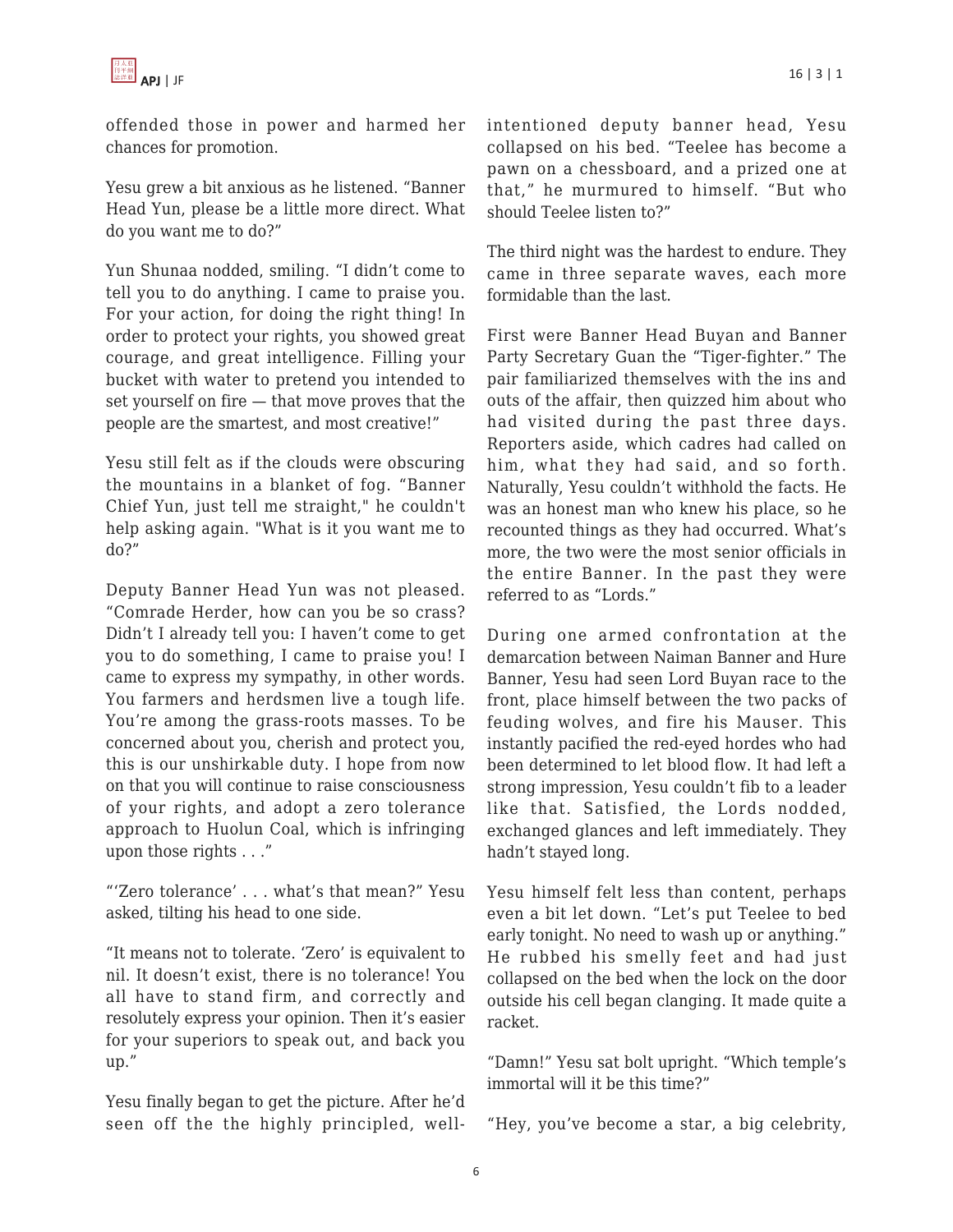

what are you doing asleep? Hasn't anyone told you, you're in trouble, deep trouble. Eh?" A tall, chubby old policeman with the air of an official laughed heartily. Detention Center Chief Hadaa accompanied him, and behind them was planted a bevy of police, male and female. They observed Yesu with intense curiosity, like rubber-necking humans ogling monkeys performing in the street.

Little Li, who was in charge of Yesu, brought a chair over for the elderly policeman to sit on, and addressed him as Police Chief Wang. Only then did Yesu understand why Chief Hadaa was paying him a visit in the middle of the night.

"What name is it you go by: Teelee Yesu or Yesu Mergen?" said the Police Chief, commencing his questioning.

"Everyone calls me Teelee Yesu. But it's written 'Yesu Mergen' in my household registration.

"What's this 'Teelee Yesu' mean?"

"Teelee means fool, idiot, a good-for-nothing. It's used in all the villages in Yangximu River valley."

"You're up front about it, you don't take offense?"

"What good would that do? It's just the kind of person I am."

"True enough. Why would an intelligent person pile three dead sheep on his shoulders, run to the roof of somebody's building, and threaten to set himself on fire?"

"Excuse me, sir. I deposited the three dead sheep in their office, then I ran up to the rooftop. And it wasn't to set myself on fire. It was to pretend to set myself on fire."

"Ha ha ha! Right, right. You ran upstairs to pretend to set yourself on fire. And you didn't carry a dynamite pack, you carried a bucket of water!" The chief was highly amused. The gaggle of police laughed along with him.

"I'm just that sort of an idiot. So I don't blame anyone for giving me this nickname. Chief Wang, I'm begging you all. Let me go now! I admit my error and I deserve to go to hell," he pleaded. "But don't keep a teelee like me locked up. There's a ton of chores awaiting me back home . . ."

"As for releasing you, that's up to Hadaa here. Save your whining for him. You're no teelee. You don't lack guts and your thinking is spot on. Fill a bucket with water to give people a scare — only you would think that up. No wonder people say sly peasants are full of crooked ideas. You went looking for trouble. But did you have any other grand schemes up your sleeve?"

"Grand schemes? Except for getting compensation for my three sheep, I didn't have any other ideas. The coal mine managers changed their attitude afterwards. They admitted they were wrong and paid up, so the matter's done with. But ever since I entered your slammer things have dragged on forever. This harassment is enough to drive a man crazy!"

"Hehe, so the mistake is ours, is it? Okay, okay. As long as you didn't have any other big ideas or grand schemes. Hadaa, when the time comes, just send him home and leave it at that. Don't leave him here to pickle like cabbage, attracting flies all day long! My head aches just listening to him!"

Police Chief Wang departed, followed by the queue of onlookers. For one thing, he had completed his inspection, and for another, he had seen with his own eyes the legendary personality who had masterminded this farce, and satisfied the curiosity of his underlings too.

Yesu was quite pleased too. Tomorrow he'd politely request Chief Hadaa release him ahead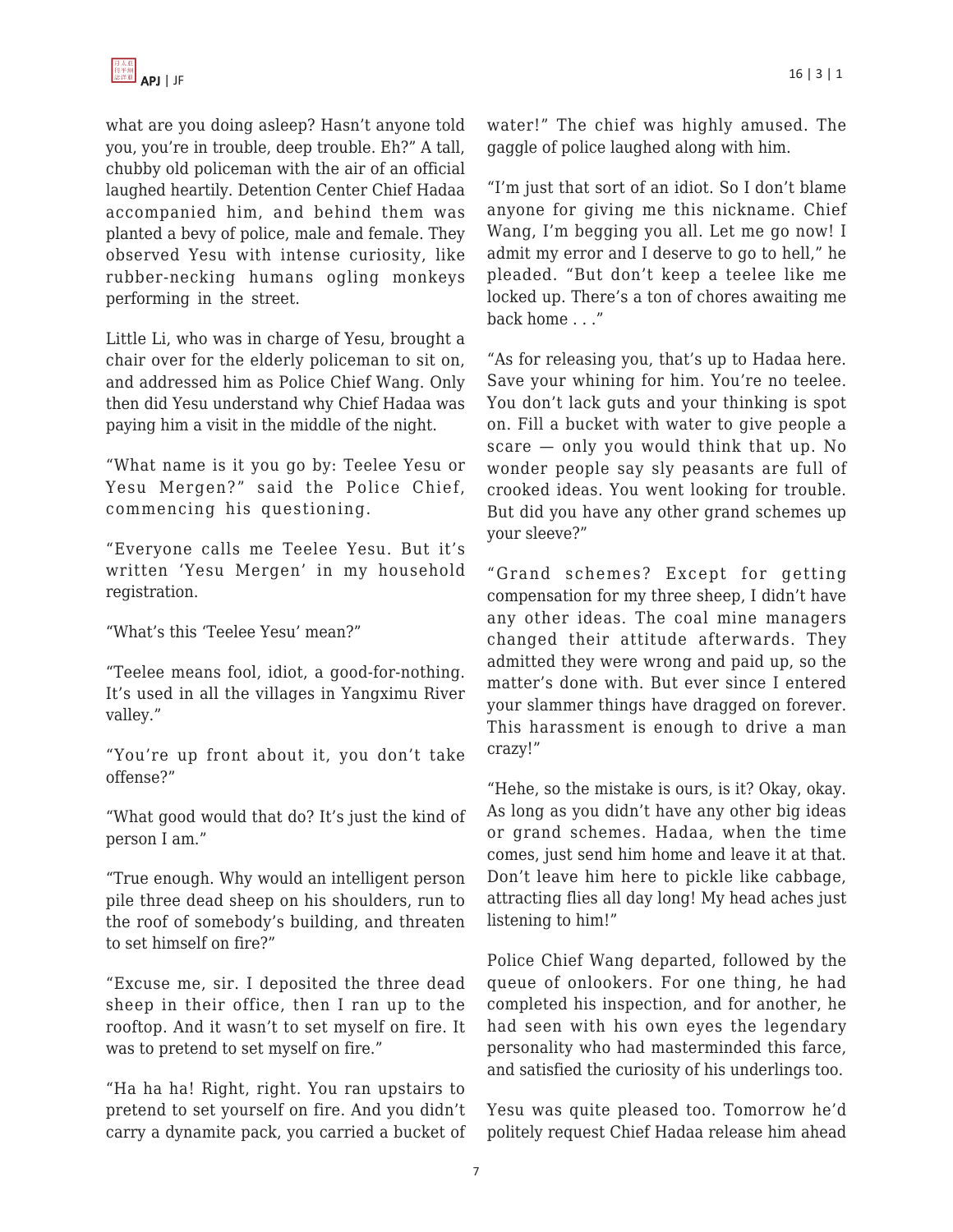of time. Tonight he could get himself some solid shut-eye.

But he was mistaken.

It was some time after midnight when he was awoken from a sweet sleep by the poke of a police truncheon. His whole body trembled.

Two mysterious types entered. Neither wore a police uniform; they had a more inscrutable air about them than uniformed police. Their eyes and faces exuded a certain chill. They were accompanied by Chief Hadaa, who explained they were from the City Police Bureau's Division 8. "They'd like to pose a few questions. Answer them seriously and frankly," he instructed. Then he left, taking Little Li with him.

Faced with this pair of forbidding fellows, Yesu's heart shivered and he felt a bit afraid. Who was behind this? What did Division 8 do? Why did even fearless old Ha show them such reverence and then retreat?

One took notes, and the other posed their queries. From full name, age and gender, to the status of three generations of his ancestors: their professions, their criminal records, their political leanings, and so forth. The things they asked left Yesu puzzled. They had nothing to do with him, like wind and horses or thunder and cows. It reminded him of a farmer thrusting a pole up into a date palm again and again in a vain attempt to knock down one more piece of fruit. But the detention center director had told him that answering these questions was very important.

"Do you profess any faith?" In the dimness, the questioner's eyes sparkled darkly with an inscrutable, icy light. He was on his fifth cigarette, and the tips of his index and middle fingers were stained deep yellow. Yesu glanced at his own fingertips. He smoked too, but they were far less yellowish than this fellow's. "Looks like work at Division 8 is no piece of cake," he reflected.

Yesu sensed that they were nearing the real point of the grilling.

"I'm asking you! Do you profess any faith? What are you thinking about?"

"Uh, I wasn't thinking anything . . . faith, faith. What is this 'faith'? Can you explain it to me?"

For a moment, the man from Division 8 was stumped. What was faith, actually? How could he explain it in a manner both concrete and precise? In the past they'd bring up Marxism and Mao Zedong Thought, but not so much these days. "The Three Represents" or the Scientific Outlook on Development? But are they examples of a "faith"? Perhaps Communism, or Serve the People? The former was practically a byword for Paradise, and it also counted as an illusory ideal. But was it a genuine faith? As for serving the people, that was a guideline for party work promoted by the leadership, and shouldn't be considered a faith. For a moment, his train of thought was thrown into chaos. He was confused but he didn't know why.

The man from Division 8 banged on the table and cleared his throat: "Listen good to what I'm saying. I want you to tell me if you have any faith. That is, I'm asking you if you believe in any faith. Faith of the religious sort, I mean."

Religious faith? Pitiful Yesu's expression remained clueless.

"Right. Like Buddhism, or Christianity, or Islam or something."

"Oh! So that's what Division 8 Leader is getting at. I see. Yes, yes, I believe in the Buddha. But I don't believe in Buddhism."

The man from Division 8 was left speechless again. "Believing in Buddha means believing in Buddhism," he explained. "They're one and the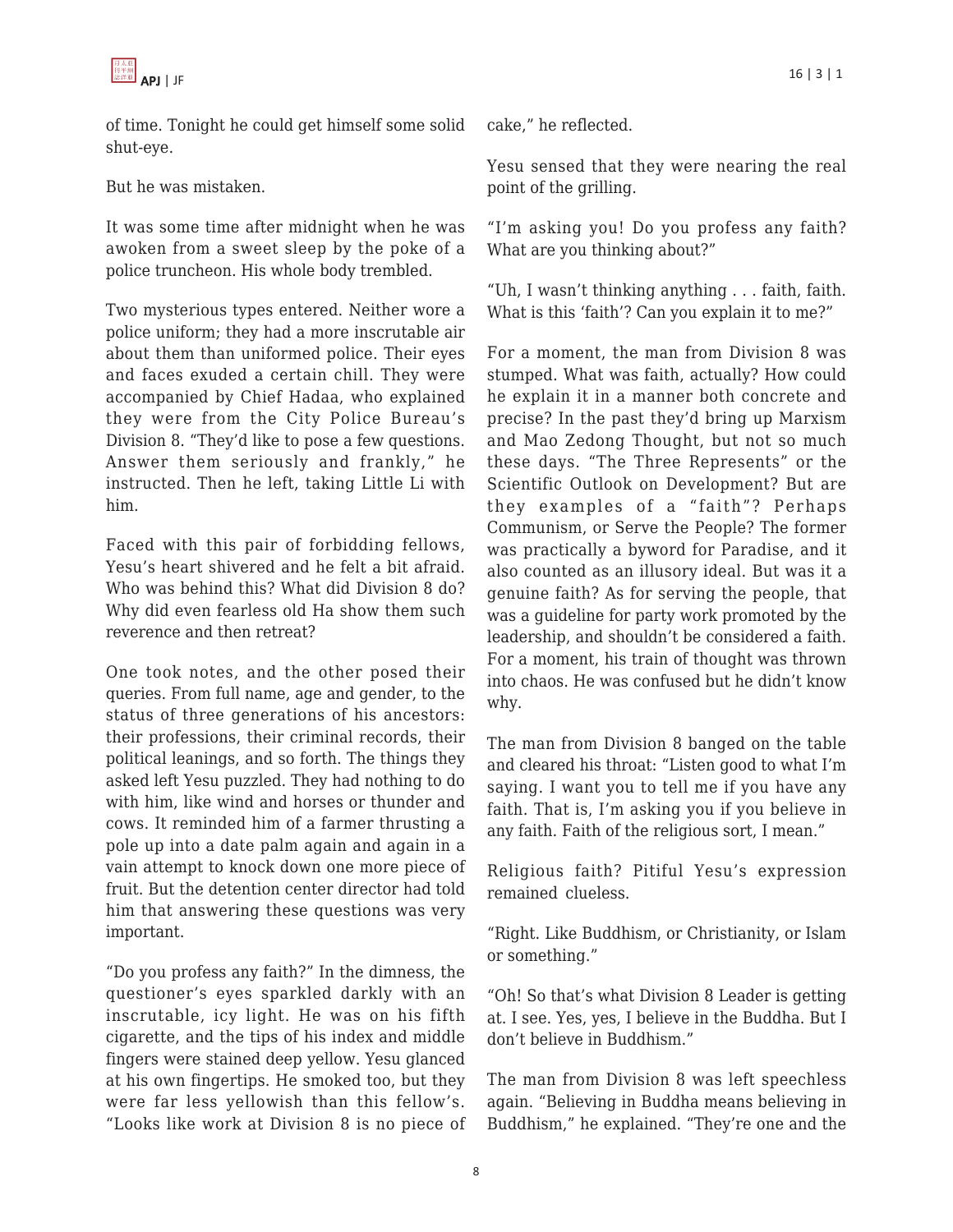

same."

"One and the same? That's fine then, whatever Division 8 Leader suggests."

The man from Division 8 was tongue-tied. He suddenly realized that he'd been led around in circles by this blasted idiot, and now he was guilty of entrapment.

"Actually, I'm not much of a believer in Buddha. I'm so poor that I can't even get a wife. Buddha hasn't really looked after me. Our Banner refurbished that grand temple lately, but I've only been a few times. Everyone said the kaiguang ceremony was over and done with. I figured that was that, there was nothing left — guangguang, right? What kind of spirit would still be there? So when they began the renovations, I snuck inside. What did I find but half a giant jade Buddha lying casually on the floor in the raw. That gave me a mighty scare! Hehe. Afterwards, they chased me out. Yep, that's how it is, my belief in Buddha. Sometimes I don't think about it for months on end. Anyway, you just need to remember not to do evil things and be kind, that's all."

Having listened up to this point, the man from Division 8 began to experience the same doubts as many others had. This guy in front of him the legendary fool — was he a confused egg, an idiotic good-for-nothing, or a wise man with a streak of genius?

He sized up that dark, wizened, and rarely washed common face, and for a moment he hesitated. He lit up another cigarette and banged the table again. "Have you heard any news from the west?"

"The 'west'? Do you mean Khar Ereg and Yangximu Village to the west of our village?"

"No, no. Further west."

"That'd be Jujaan Yingzi and Gakhai Mountain," said Yesu, slapping his leg and jumping to his feet, pleased he had guessed right.

"Sit back down. I mean far away in the west."

"Where would that be? The furthest I've been is to the western slope of Gakhai Mountain, looking for a straying cow," said Yesu, scratching his head.

"Qinghai or Tibet, for instance. Or Aba Prefecture in Sichuan."

"You're talking about the edge of the world. Such far-off places. I've never even dreamt of them, let alone visited."

"I'm not asking if you've been there. What I'm asking is, have you heard any news from there?"

"News? Could Division 8 Leader give me an example, and let me think about it?"

The man from Division 8 had suddenly grown excited. He snuffed out his cigarette butt. "For instance, someone died there, burned himself to death or something, and then someone taught you to do as he did."

The man from Division 8 had finally uttered the question he most wanted to ask. He exhaled at length, as if relieved of a heavy burden.

"Someone taught me how? Division 8 Leader, who is this 'someone' you mean? Could you be a bit more specific?"

The man from Division 8 gestured to the south. "For instance, the lamas at the three big temples in Hure Banner we discussed before."

"Them? Who says they're real lamas? They're all migrant workers from the village! Ha ha ha . . ." Yesu couldn't help guffawing. "They've been recruited for the sake of the tourists! Except for the om mani padme hum mantra, they can't recite anything. I hear the only old lama who survived the Land Reform Campaign and the Cultural Revolution kicked the bucket the year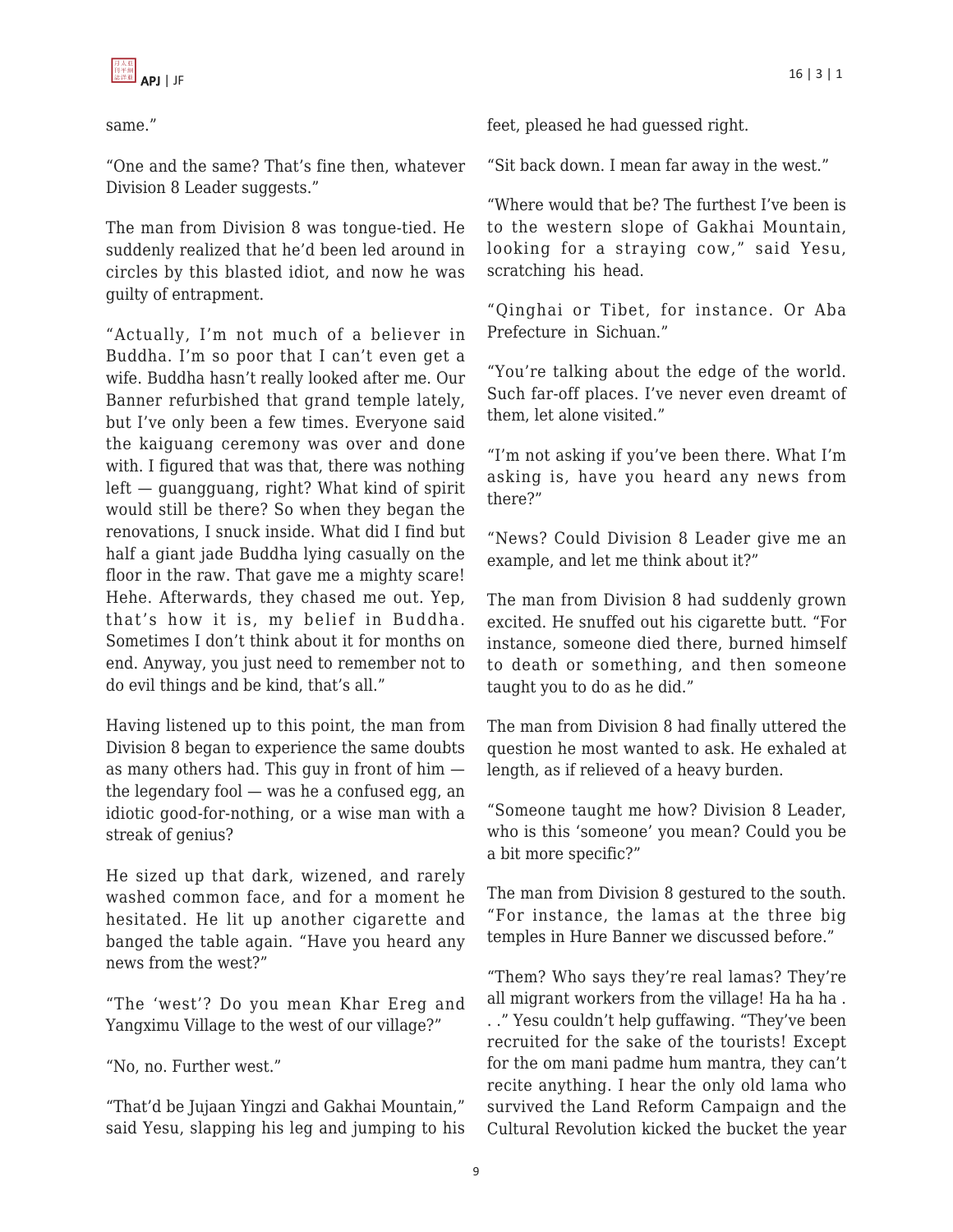before last from worrying too much about refurbishing the temples. So now all the lamas there are phony! They're all living the easy life, what with the state investing money for their keep. Without connections, how could a regular fellow get such a dream job?"

Hearing this, the interrogator was once again struck speechless. He shook his head from side to side, and forced a smile. This line of questioning had nearly reached a dead-end. He decided to give it one last try.

"Hey, don't change the subject. Are you sure no one put you up to this? Did anyone entice you with an SMS or a video? Particularly some external force, like the Dalai Lama Clique?"

"Division 8 Leader, Lord 8, what's this you're talking about? How is it the more you talk the less I understand?" Yesu tried his best to open wide his hazy eyes.

"I'm going to ask you directly then. Regardless whether it was a bucket of water or oil you carried to the top of the coal mine headquarters, did any person or organization induce you or trick you to go there and selfimmolate? Answer honestly according to the facts!"

When he heard this, Yesu was more than a little peeved. "I already said eight hundred times over," he said, almost yelling. "Teelee wasn't really going to set himself on fire. I took a bucket of water to scare them into compensating me for my sheep! What are you driving at? Who would dare go and burn the body that his mother gave him? The pain would be enough to kill you! Only an idiot would do that!

"I may be teelee, but I know what it means for my flesh to hurt! When you suggest somebody put me up to it, that's even more ridiculous. Who doesn't know I'm so poor that I can't afford a TV or a mobile? Forget about Hure Banner or the west or the east, even in our Talin Village no one pays any attention to me. If you don't believe me, go and ask!

"I'm telling you, this trick of taking a bucket of water to scare them was purely my own invention! I achieved my goal, and made them cough up blood to compensate me for my sheep! So what? Don't go on forever about some nonsense and try to lose me in some maze. I understand. As stupid as I am, I get it!"

That said, he refused to open his mouth again.

Lord 8 was briefly rendered incapable of speech. His partner recording the interrogation beside him couldn't help snickering quietly.

Just as he was searching for an excuse to make his exit, the questioner heard a thunderous snore. The old herder had fallen back onto the wooden bed where he'd been sitting, and entered a deep slumber. They yelled but couldn't wake him up, and they couldn't get him to sit upright either. When they turned him over, a noxious odor emerged from beneath his body. He'd obviously farted and the stink smelled up the whole room. The two men from Division 8 exited, holding their noses. Lord 8 was furious.

Chief Hadaa, who had been waiting in the office the whole time, came over and cracked a big smile. "You leaders have had a hard time. That's just how this fellow behaves. The more you poke at him, the more he stinks. These last few days he hasn't had a quiet moment day or night. He's really been terribly harassed and awfully short on sleep. It's almost daybreak. You two should rest too. How about putting things off till tomorrow?"

"Forget tomorrow, Old Ha! We have to rush back overnight to the city. They're awaiting our report over there, going crazy! Let's leave it at that. I've basically figured out what makes this guy tick."

"Fine, fine. I know more about that than